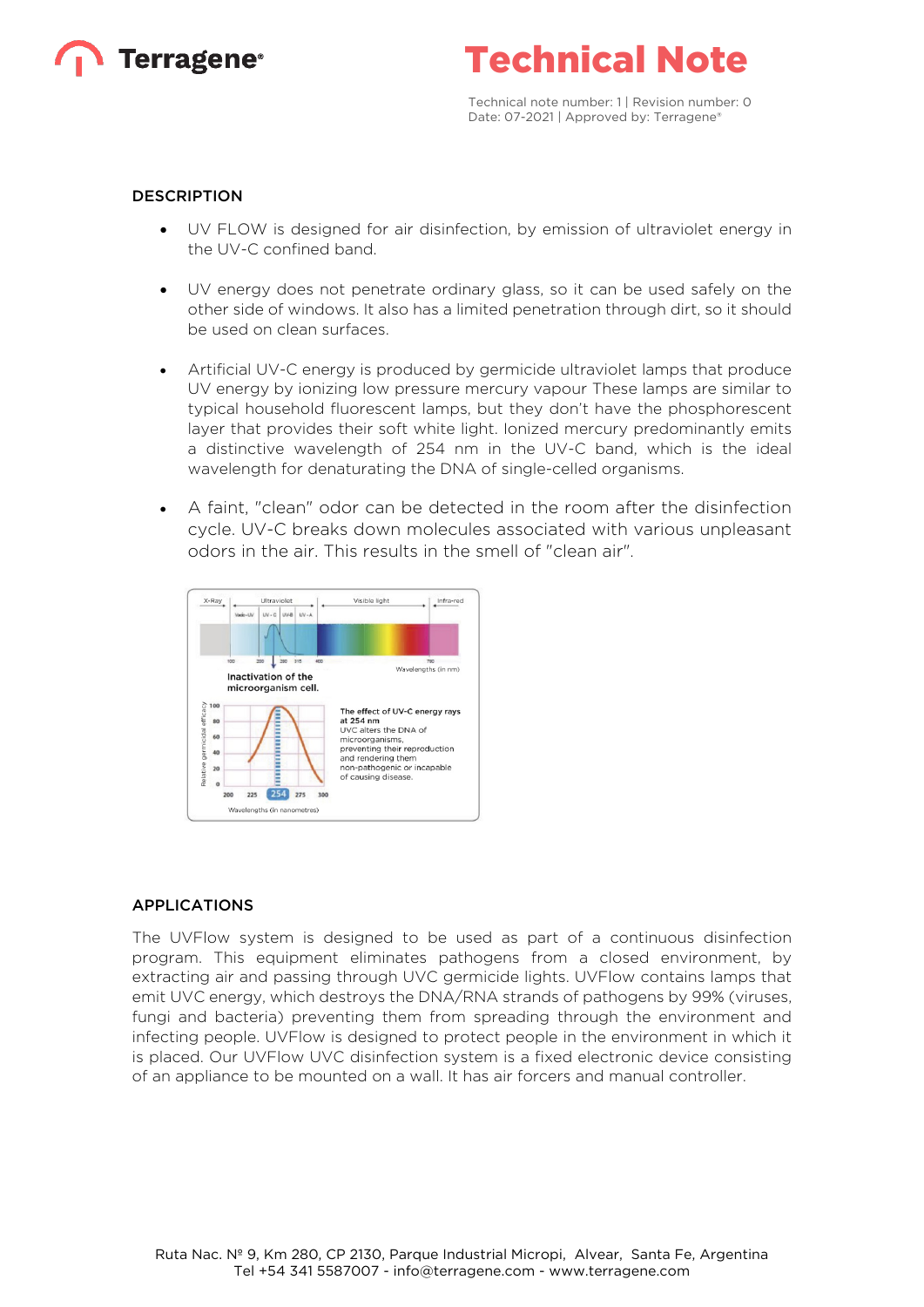

# Technical Note

Technical note number: 1 | Revision number: 0 Date: 07-2021 | Approved by: Terragene®

| <b>ESPECIFICACIÓN</b> | <b>DESCRIPCIÓN</b>                                                                    |
|-----------------------|---------------------------------------------------------------------------------------|
| Lamp type             | Two (2) maximum power germicide<br>ultraviolet lamps; 254 nm, patented<br>technology. |
| Treatment area        | 200 m3/hs. Can be used in the presence<br>of people.                                  |
| Ballast (2)           | Solid state, electronic.                                                              |
| Dimensions            | 120 cm length   12 cm x 15 cm lid<br>dimensions.                                      |
| Length of the lamps   | 120 cm.                                                                               |
| Life of each lamp     | 8.000 accumulated hours of "On" time.                                                 |
| Certifications        | ANMAT does not apply. Electrical<br>certifications in process.                        |
| Power supply          | 110VCA (1,4A)-220(0.7A) VCA<br>(Alternating Current Volts) 50/60 Hz.                  |
| Power                 |                                                                                       |
| Power connector       | Wide cable, 10 feet.                                                                  |
| Timer start cycle     | 10 seconds per defect.                                                                |